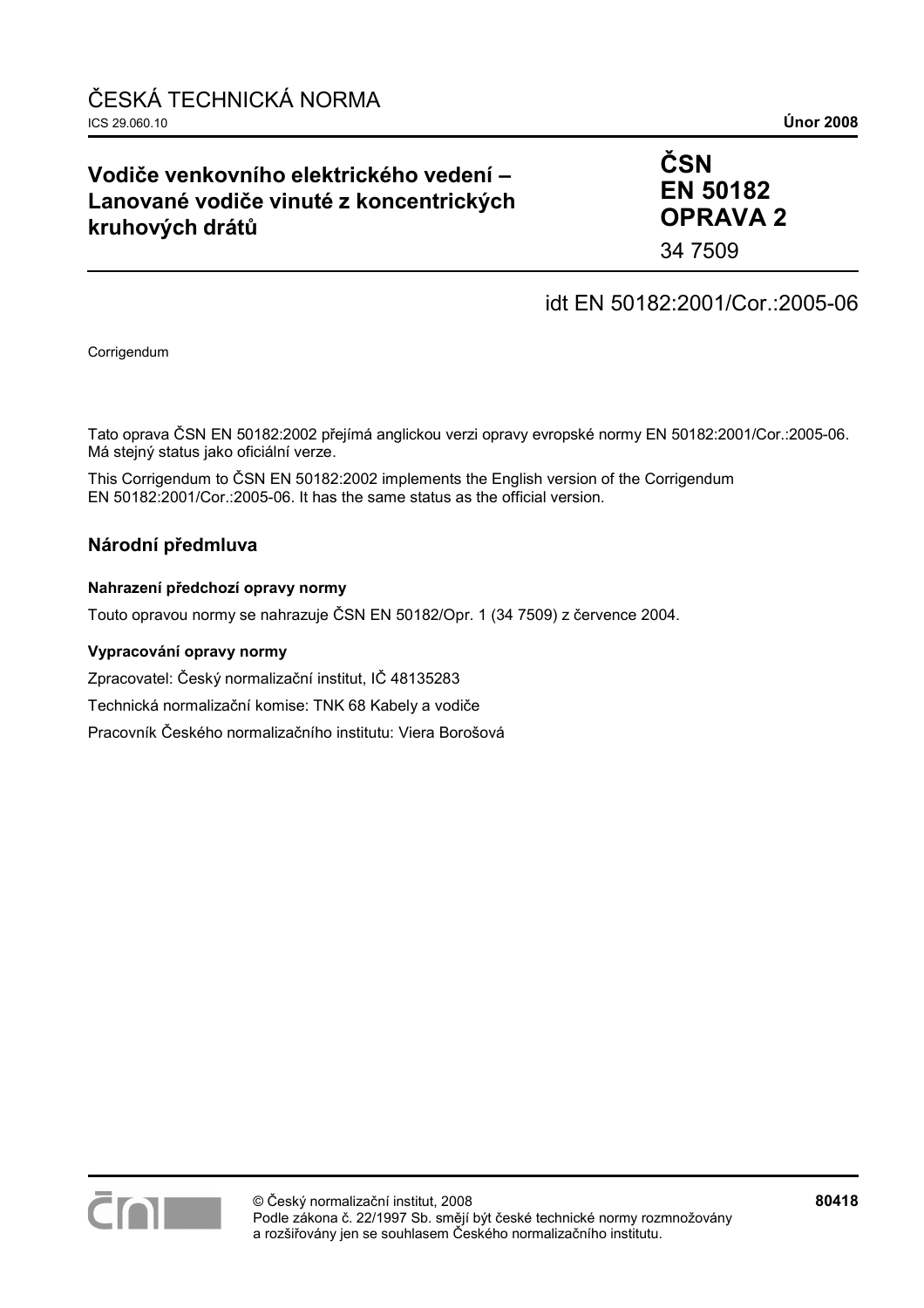ČSN EN 50182/Opr. 2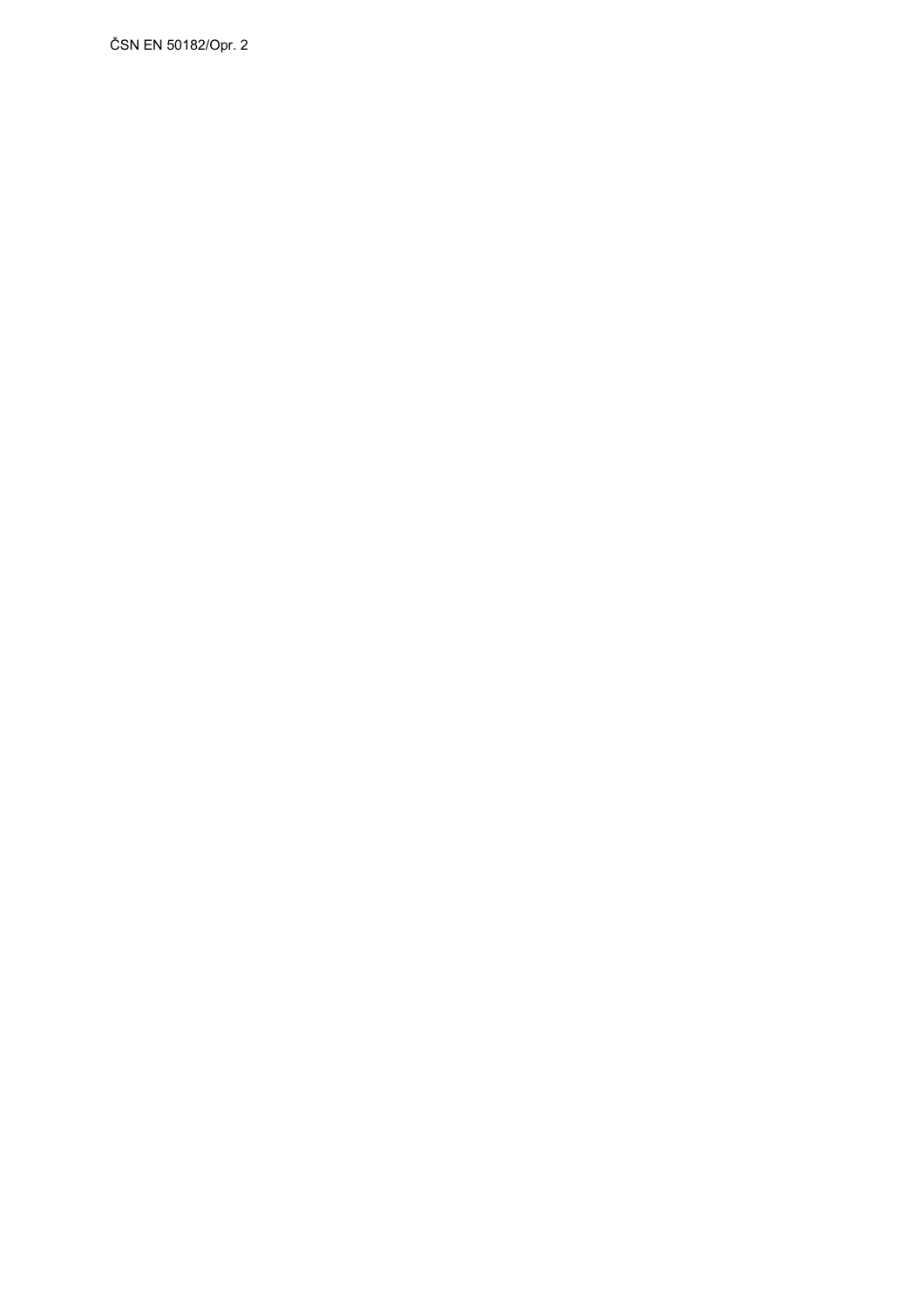

#### Corrigendum to EN 50182:2001

#### English version

\_\_\_\_\_\_\_\_\_\_\_

NOTE This corrigendum includes and replaces the corrigendum April 2004.

#### Subclause 5.6.5

In table 3, **replace** "" by "≤" so as to have it read:

|                     | Conductor length L (m)     |                       |                     | Number of        |
|---------------------|----------------------------|-----------------------|---------------------|------------------|
|                     | Number of aluminium layers |                       |                     | joints permitted |
|                     | $\mathbf{2}$               | 3                     | 4                   |                  |
| $L \le 1500$        |                            |                       |                     | 2                |
| $1500 < L \le 2000$ | $L \leq 1500$              |                       |                     | 3                |
| L > 2000            | $1500 < L \le 2000$        | $L \leq 1500$         |                     | 4                |
|                     | 2000 < L < 2500            | $1500 < L \le 2000$   | $L \le 1500$        | 5                |
|                     | L > 2500                   | $2000 < L \le 2500$   | $1500 < L \le 2000$ | 6                |
|                     |                            | $2\,500 < L < 3\,000$ | 2000 < L < 2500     | 7                |
|                     |                            | 3000 < L < 3500       | 2500 < L < 3000     | 8                |
|                     |                            | L > 3500              | 3000 < L < 3500     | 9                |
|                     |                            |                       | 3500 < L < 4000     | 10               |
|                     |                            |                       | L > 4000            | 11               |

## **Table 3 - Number of joints permitted in a given length**

#### Subclause 5.10

In the first line **replace** "/km" by "Ω/km".

Annex B, clause B.3

In the equations for Case 1, Case 2, Case 3 and Case 4 (two instances), **replace** "" by "π".

Annex F, clause F.1

**Replace** "F.1 to F.48" by "F.1 to F.52".

**Replace** tables F.29 and F.31 as given below.

**Add** the new tables F.49 to F.52.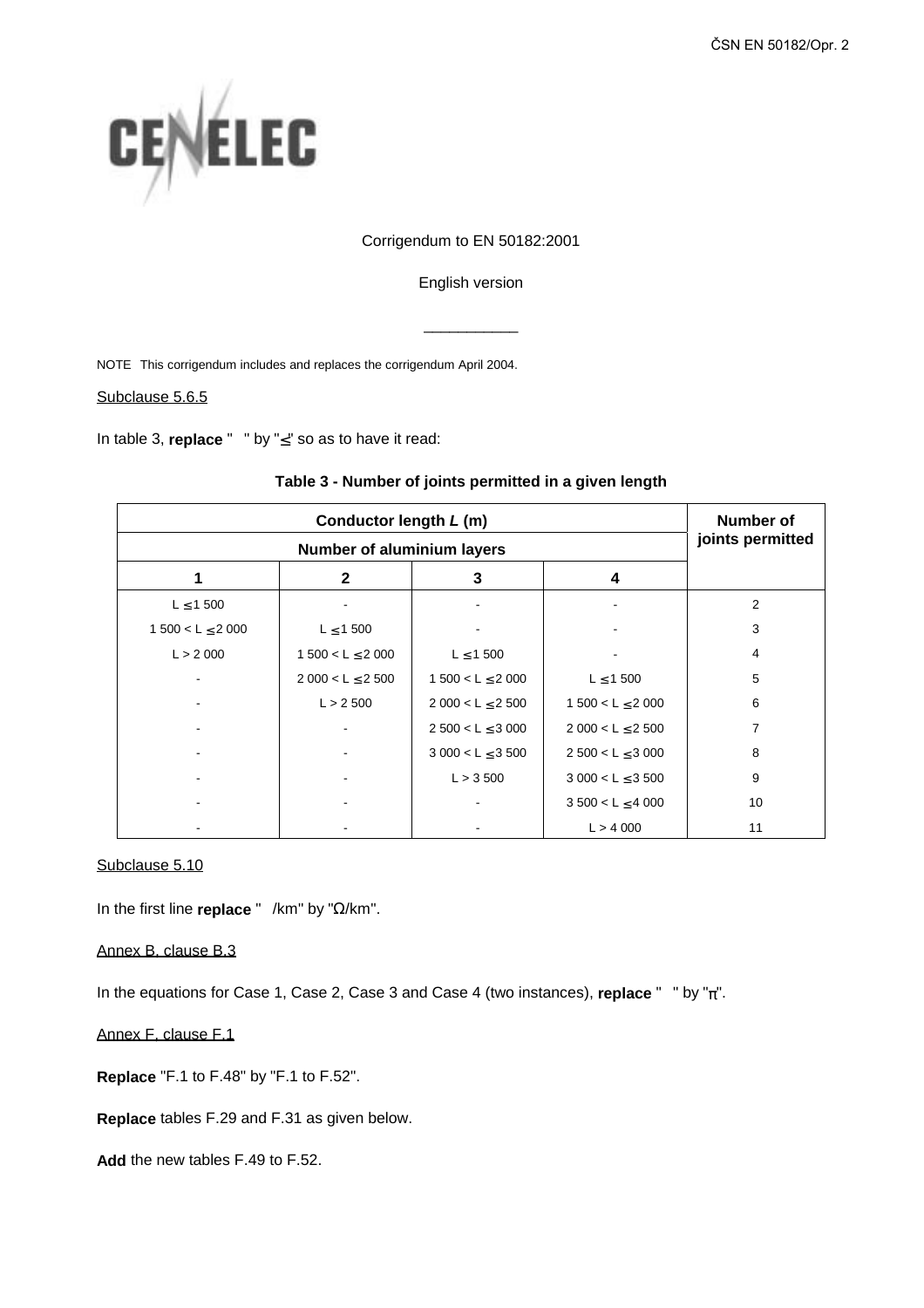| Code    | Old   | Area-           | No. of         |             | <b>Diameter</b>  | <b>Mass per</b> | Rated    | <b>DC</b>    |  |
|---------|-------|-----------------|----------------|-------------|------------------|-----------------|----------|--------------|--|
|         | code  |                 | wires          | <b>Wire</b> | <b>Conductor</b> | unit length     | strength | resistance   |  |
|         |       | mm <sup>2</sup> |                | mm          | mm               | kg/km           | kN       | $\Omega$ /km |  |
| 28-AL3  | D 28  | 27,8            | 7              | 2,25        | 6,75             | 76,0            | 8,21     | 1,1817       |  |
| 43-AL3  | D 40  | 43,1            | $\overline{7}$ | 2,80        | 8,40             | 117,7           | 12,72    | 0,7631       |  |
| 55-AL3  | D 56  | 54,6            | $\overline{7}$ | 3,15        | 9,45             | 148,9           | 16,09    | 0,6029       |  |
| 76-AL3  | D 80  | 75,5            | 19             | 2,25        | 11,3             | 207,4           | 22,29    | 0,4378       |  |
| 117-AL3 | D 110 | 117,0           | 19             | 2,80        | 14,0             | 321,2           | 34,51    | 0,2827       |  |
| 148-AL3 | D 145 | 148,1           | 19             | 3,15        | 15,8             | 406,5           | 43,68    | 0,2234       |  |
| 188-AL3 | D 180 | 188,1           | 19             | 3,55        | 17,8             | 516,3           | 55,48    | 0,1759       |  |
| 279-AL3 | D 280 | 279,3           | 37             | 3,10        | 21,7             | 769,3           | 82,38    | 0,1188       |  |
| 381-AL3 | D 400 | 381,0           | 61             | 2,82        | 25,4             | 1 053,0         | 112,39   | 0,0874       |  |
| 454-AL3 | D 450 | 454,5           | 61             | 3,08        | 27,7             | 1 256,1         | 134,07   | 0,0733       |  |
| 547-AL3 | D 550 | 547,3           | 61             | 3,38        | 30,4             | 1 512,7         | 161,46   | 0,0608       |  |
| 638-AL3 | D 630 | 638,3           | 61             | 3,65        | 32,9             | 1 764,0         | 188,29   | 0,0522       |  |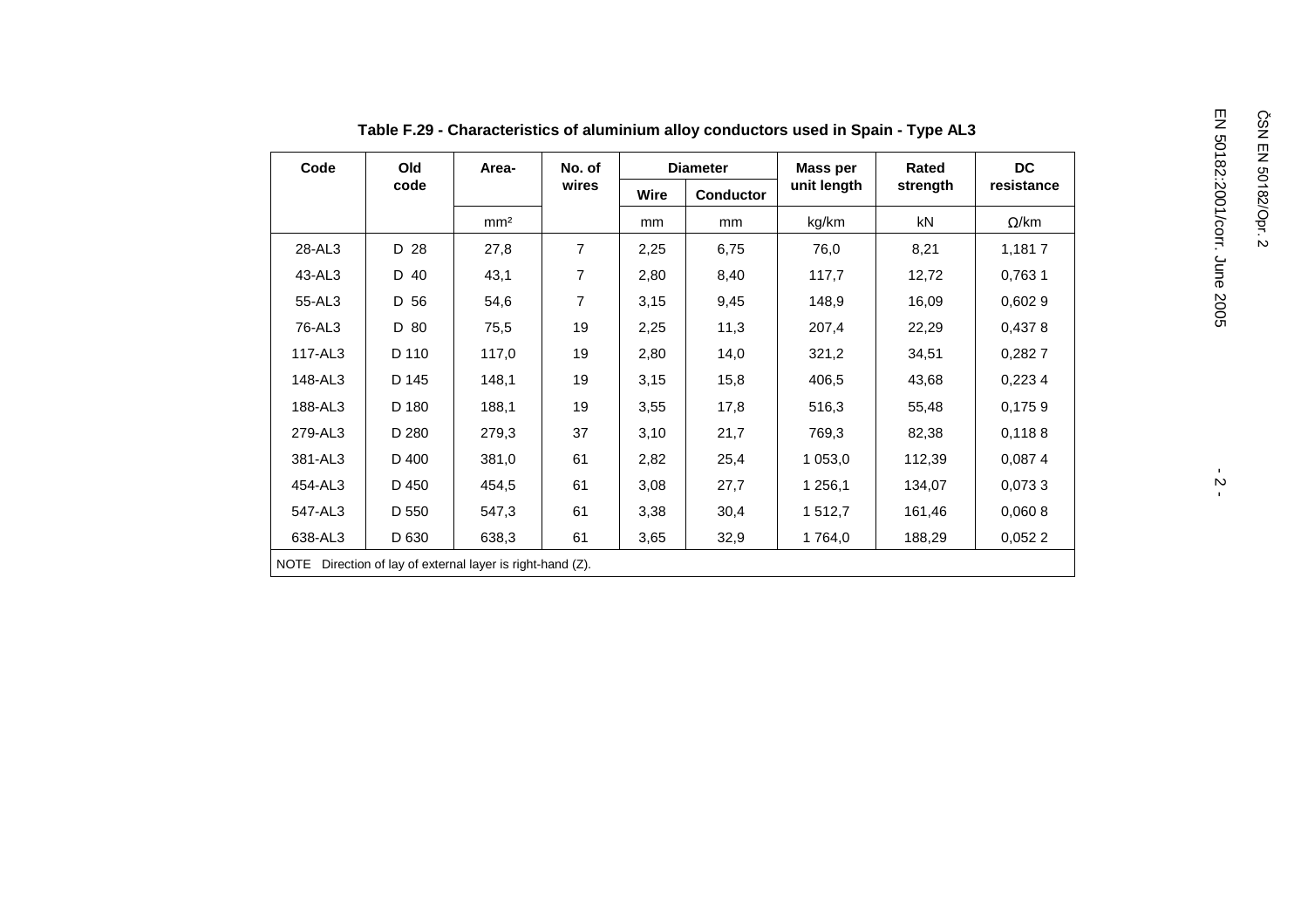| Code            | Old    |                 | <b>Areas</b>    |                 |    | No. of wires |      | Wire diameter |      | <b>Diameter</b>  | <b>Mass per</b> | Rated    | <b>DC</b>    |
|-----------------|--------|-----------------|-----------------|-----------------|----|--------------|------|---------------|------|------------------|-----------------|----------|--------------|
|                 | code   | AI              | <b>Steel</b>    | Total           |    |              |      | <b>Steel</b>  | Core | <b>Conductor</b> | unit length     | strength | resistance   |
|                 |        | mm <sup>2</sup> | mm <sup>2</sup> | mm <sup>2</sup> | Al | Steel        | mm   | mm            | mm   | mm               | kg/km           | kN       | $\Omega$ /km |
| 27-AL3/4-ST1A   | DA 30  | 26,7            | 4.45            | 31,1            | 6  |              | 2,38 | 2,38          | 2,38 | 7,14             | 107.7           | 12,95    | 1,2356       |
| 47-AL3/8-ST1A   | DA 56  | 46,8            | 7.79            | 54,6            | 6  |              | 3.15 | 3,15          | 3,15 | 9,45             | 188,6           | 22,37    | 0,7054       |
| 67-AL3/11-ST1A  | DA 78  | 67,3            | 11,2            | 78,6            | 6  |              | 3.78 | 3,78          | 3.78 | 11,3             | 271,6           | 32,21    | 0,4898       |
| 94-AL3/22-ST1A  | DA 110 | 94,2            | 22,0            | 116,2           | 30 | ⇁            | 2,00 | 2,00          | 6.00 | 14,0             | 432,2           | 53,53    | 0,3530       |
| 119-AL3/28-ST1A | DA 145 | 119,3           | 27,8            | 147,1           | 30 | 7            | 2,25 | 2,25          | 6,75 | 15,8             | 547,0           | 67,75    | 0,2789       |
| 147-AL3/34-ST1A | DA 180 | 147,3           | 34,4            | 181,6           | 30 | 7            | 2,50 | 2,50          | 7,50 | 17,5             | 675,3           | 82,61    | 0,2259       |
| 226-AL3/53-ST1A | DA 280 | 226,4           | 52,8            | 279,3           | 30 | ⇁            | 3,10 | 3,10          | 9,30 | 21,7             | 038,4           | 124,91   | 0,1469       |
|                 |        | .               |                 |                 |    |              |      |               |      |                  |                 |          |              |

**Table F.31 - Characteristics of aluminium alloy conductors steel reinforced used in Spain - Type AL3/ST1A** 

NOTE Direction of lay of external layer is right-hand (Z).

EN 50182:2001/corr. June 2005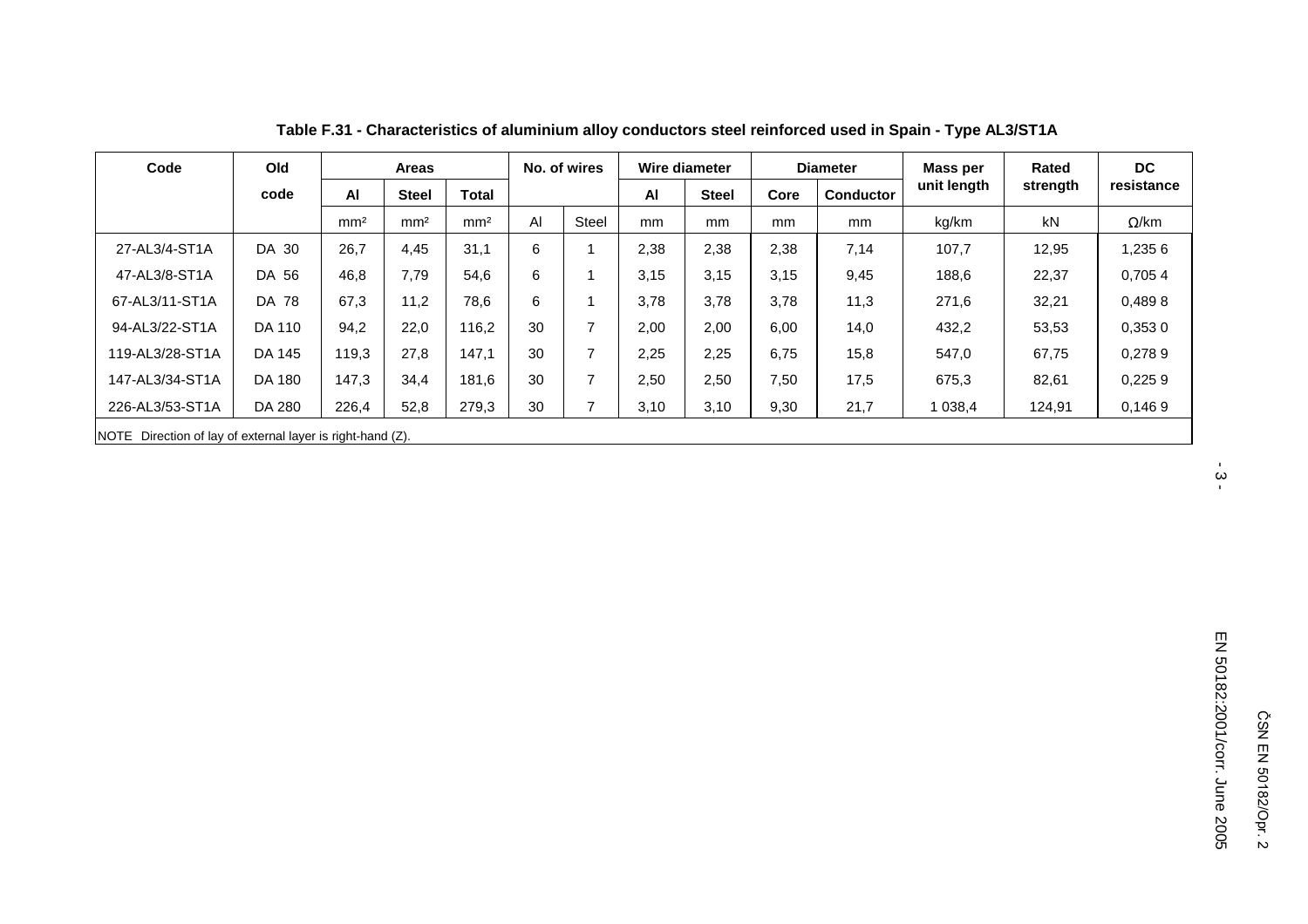| Code     | Old code          | Area            | $No$ of<br>wires | <b>Diameter</b> |                  |        |        |              |  | <b>Mass per</b><br>unit length | Rated<br>strength | <b>DC</b><br>resistance |
|----------|-------------------|-----------------|------------------|-----------------|------------------|--------|--------|--------------|--|--------------------------------|-------------------|-------------------------|
|          |                   |                 |                  | Wire            | <b>Conductor</b> |        |        |              |  |                                |                   |                         |
|          |                   | mm <sup>2</sup> |                  | mm              | mm               | kg/km  | kN     | $\Omega$ /km |  |                                |                   |                         |
| 34-AL4   | Aster 34,4        | 34,4            | $\overline{7}$   | 2,50            | 7,5              | 93,8   | 11,17  | 0,9592       |  |                                |                   |                         |
| 55-AL4   | Aster 54,6        | 54,6            | $\overline{7}$   | 3,15            | 9,5              | 148,9  | 17,73  | 0,6042       |  |                                |                   |                         |
| 76-AL4   | <b>Aster 75,5</b> | 75,5            | 19               | 2,25            | 11,3             | 207,4  | 24,55  | 0,4388       |  |                                |                   |                         |
| 117-AL4  | Aster 117         | 117,0           | 19               | 2,80            | 14,0             | 321,2  | 38,02  | 0,2833       |  |                                |                   |                         |
| 148-AL4  | Aster 148         | 148,1           | 19               | 3,15            | 15,8             | 406,5  | 48,12  | 0,2239       |  |                                |                   |                         |
| 570-AL4  | Aster 570         | 570,2           | 61               | 3,45            | 31,1             | 1576,0 | 185,33 | 0,0585       |  |                                |                   |                         |
| 851-AL4  | Aster 851         | 850,7           | 91               | 3,45            | 38,0             | 2360,7 | 276,47 | 0,0392       |  |                                |                   |                         |
| 1144-AL4 | Aster 1144        | 1143,5          | 91               | 4,00            | 44,0             | 3173,4 | 360,22 | 0.0293       |  |                                |                   |                         |

| Table F.49 - Characteristics of aluminium alloy conductors used in Portugal - Type AL4 |  |
|----------------------------------------------------------------------------------------|--|
|                                                                                        |  |

**Table F.50 - Characteristics of aluminium alloy conductors steel reinforced used in Portugal - Type AL4/ST6C** 

| Code                                                       | Old code     |       | <b>Areas</b> |              | $No$ of wires |              | Wire diameter |              | <b>Diameter</b> |                  | Mass per<br>unit length | <b>Rated</b><br>strength | DC.<br>resistance |
|------------------------------------------------------------|--------------|-------|--------------|--------------|---------------|--------------|---------------|--------------|-----------------|------------------|-------------------------|--------------------------|-------------------|
|                                                            |              |       |              |              |               |              |               | <b>Steel</b> | Core            | <b>Conductor</b> |                         |                          |                   |
|                                                            |              | ΑI    | <b>Steel</b> | <b>Total</b> | Al            | <b>Steel</b> | mm            | mm           | mm              | mm               | kg/km                   | kN                       | $\Omega$ /km      |
| 119-AL4/28-ST6C                                            | Pastel 147.1 | 119,3 | 27,8         | 147,1        | 30            |              | 2,25          | 2,25         | 6,75            | 15,8             | 547,0                   | 79,12                    | 0,2795            |
| NOTE Direction of lay of external layer is right-hand (Z). |              |       |              |              |               |              |               |              |                 |                  |                         |                          |                   |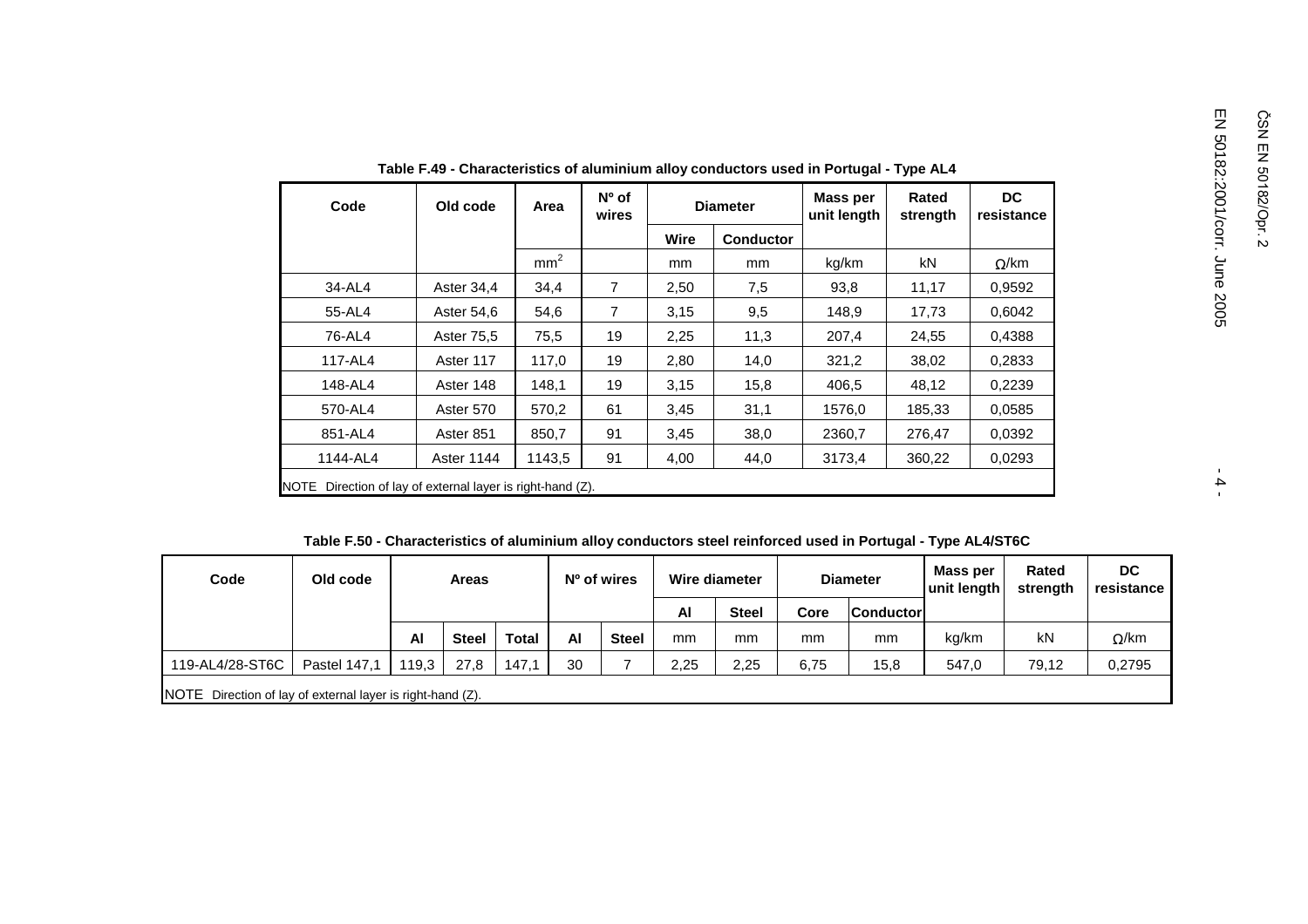| Code                                                      | Old code        |        | <b>Areas</b> |              | Nº of wires |                | Wire diameter  |                | <b>Diameter</b> |                  | Mass per<br>unit length | Rated<br>strength | <b>DC</b><br>resistance |
|-----------------------------------------------------------|-----------------|--------|--------------|--------------|-------------|----------------|----------------|----------------|-----------------|------------------|-------------------------|-------------------|-------------------------|
|                                                           |                 |        |              |              |             |                | AI             | <b>Steel</b>   | Core            | <b>Conductor</b> |                         |                   |                         |
|                                                           |                 | AI     | <b>Steel</b> | <b>Total</b> | <b>AI</b>   | <b>Steel</b>   | mm             | mm             | <sub>mm</sub>   | mm               | kg/km                   | kN                | $\Omega$ /km            |
| 26-AL1/4-ST1A                                             | 30              | 26,25  | 4,37         | 30,62        | 6           |                | 2,36           | 2,36           | 2,36            | 7,08             | 106,7                   | 9,34              | 1,0932                  |
| 42-AL1/7-ST1A                                             | 50              | 42,41  | 7,07         | 49,48        | 6           |                | 3              | 3              | 3,00            | 9,00             | 172,4                   | 14,93             | 0,6765                  |
| 80-AL1/13-ST1A                                            | 90              | 75,40  | 12,57        | 87,96        | 6           |                | 4              | 4              | 4,00            | 12,00            | 306,4                   | 25,28             | 0,3806                  |
| 80-AL1/476-ST1A                                           | Guinea 130      | 80,36  | 46,88        | 127,24       | 12          | $\overline{7}$ | 2,92           | 2,92           | 8,76            | 14,60            | 588,4                   | 66,46             | 0,3598                  |
| 96-AL1/56-ST1A                                            | Dorking 153     | 96,51  | 56,30        | 152,81       | 12          | 7              | 3,2            | 3,2            | 9,60            | 16,00            | 706,7                   | 77,08             | 0,2992                  |
| 94-AL1/22-ST1A                                            | Canna 116       | 94,25  | 21,99        | 116,24       | 30          | 7              | $\overline{2}$ | $\overline{2}$ | 6,00            | 14,00            | 432,2                   | 42,41             | 0,3065                  |
| 203-AL1/33-ST1A                                           | 235             | 202,62 | 32,46        | 235,08       | 26          | $\overline{7}$ | 3,15           | 2,43           | 7,29            | 19,89            | 813,3                   | 68,82             | 0.1425                  |
| 136-AL1/22-ST1A                                           | Partridge 160   | 135,93 | 21,99        | 157,92       | 26          | 7              | 2,58           | $\overline{2}$ | 6,00            | 16,32            | 547,3                   | 47,75             | 0,2124                  |
| 212-AL1/49-ST1A                                           | Panther 260     | 212,06 | 49,48        | 261,54       | 30          | 7              | 3              | 3              | 9,00            | 21,00            | 972,4                   | 90,76             | 0,1362                  |
| 264-AL1/62-ST1A                                           | <b>Bear 325</b> | 264,42 | 61,70        | 326,12       | 30          | 7              | 3,35           | 3,35           | 10,05           | 23,45            | 1212,6                  | 109,38            | 0.1093                  |
| 429-AL1/56-ST1A                                           | Zebra 485       | 428,88 | 55,60        | 484,48       | 54          | $\overline{7}$ | 3,18           | 3,18           | 9,54            | 28,62            | 1618,9                  | 128,49            | 0.0674                  |
| 565-AL1/30-ST1A                                           | Zambeze 595     | 565,38 | 29,59        | 594,97       | 42          | 7              | 4,14           | 2,32           | 6,96            | 31,80            | 1792,4                  | 119,67            | 0,0511                  |
| NOTE Direction of lay of external layer is right-hand (Z) |                 |        |              |              |             |                |                |                |                 |                  |                         |                   |                         |

**Table F.51 - Characteristics of aluminium conductors steel reinforced used in Portugal - Type AL1/ST1A** 

**Table F.52 - Characteristics of aluminium conductors aluminium clad steel reinforced used in Portugal - Type AL1/20SA** 

| Code            | Old code |        | <b>Areas</b> |              | $No$ of wires |              | Wire diameter |              | <b>Diameter</b> |                  | Mass per<br>unit length | Rated<br>strength | DC<br>resistance |
|-----------------|----------|--------|--------------|--------------|---------------|--------------|---------------|--------------|-----------------|------------------|-------------------------|-------------------|------------------|
|                 |          |        |              |              |               |              | Al            | <b>Steel</b> | Core            | <b>Conductor</b> |                         |                   |                  |
|                 |          | Al     | <b>Steel</b> | <b>Total</b> | AI            | <b>Steel</b> | mm            | mm           | mm              | mm               | kg/km                   | kN                | $\Omega$ /km     |
| 484-AL1/34-20SA | Rail AW  | 483,84 | 33,54        | 517,39       | 45            |              | 3,7           | 2,47         | 7,41            | 29,61            | 1557.7                  | 117,9             | 0,0584           |
|                 |          |        |              |              |               |              |               |              |                 |                  |                         |                   |                  |

NOTE Direction of lay of external layer is right-hand (Z)

 $\overline{\phantom{a}}$ 

 $\sigma$ - 5 - 1 A - 1 A - 1 A - 1 A - 1 A - 1 A - 1 A - 1 A - 1 A - 1 A - 1 A - 1 A - 1 A - 1 A - 1 A - 1 A - 1 A - 1 A - 1 A - 1 A - 1 A - 1 A - 1 A - 1 A - 1 A - 1 A - 1 A - 1 A - 1 A - 1 A - 1 A - 1 A - 1 A - 1 A - 1 A - 1 A -  $\mathbf{I}$ 

EN 50182:2001/corr. June 2005